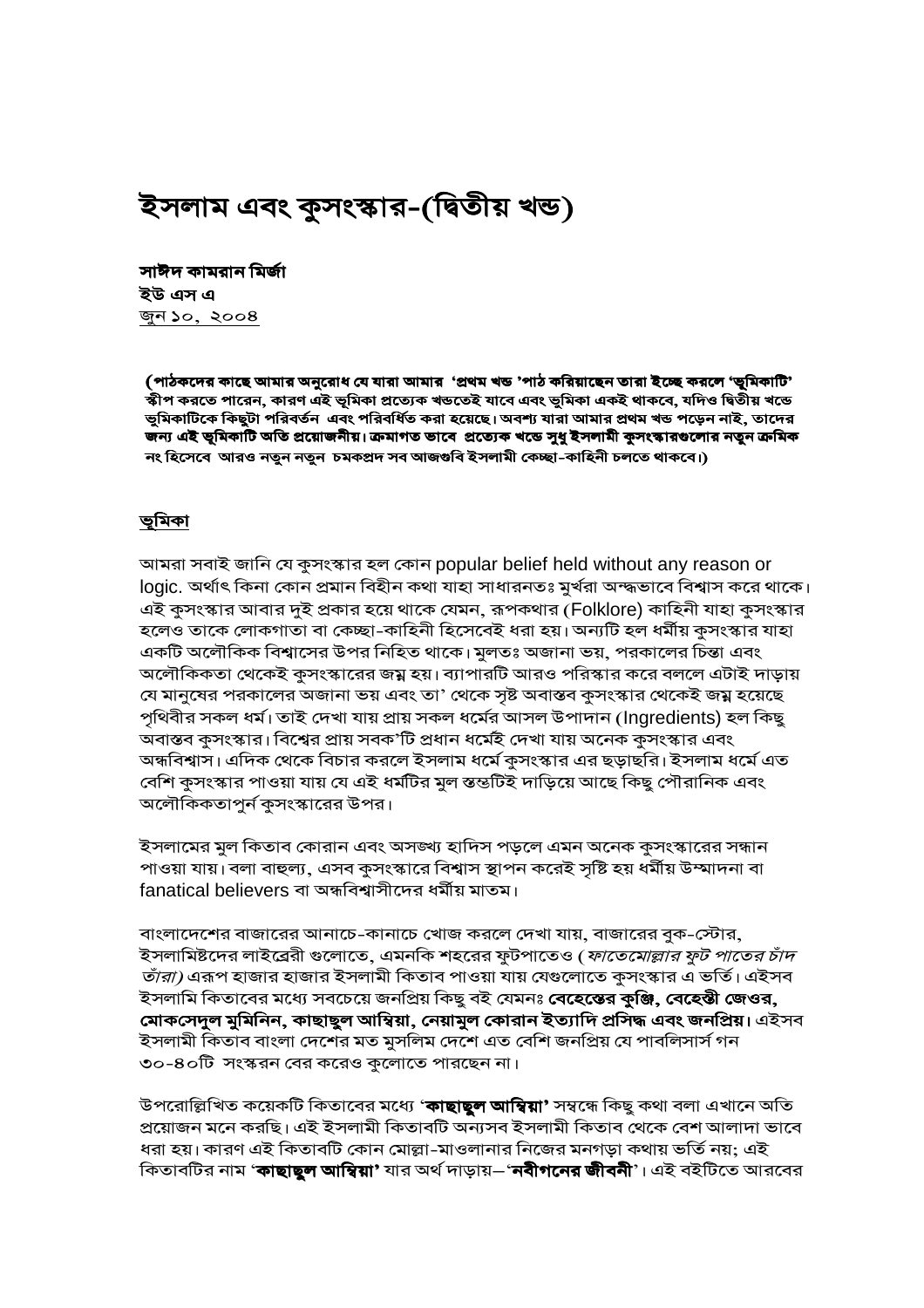বুকে যত নবী পয়দা হইয়াছে এবং যাহাদের নাম পবিত্র কোরানে এবং হাদিছে জায়গা পেয়েছে তাদেরই জীবন-কাহিনীতে ভর্তি। অর্থাৎ, এই কিতাবে যাহা লিখা আচে তাহা পবিত্র কোরান ও হাদীসের বর্ণনা অনুযায়ী রচিত হয়েছে এবং এই বইটির (আমি যে বইটি ব্যবহার করছি) প্রনেতা একজন সুশিক্ষিত মুসলমান নাম তার– এম, এন, এম ইমদাদুললাহ (এম এ; বি এ (অনার্স); এম এ)। কিতাবটির আকৃতি এবং চেহারা একেবারে কোরানের ন্যায় এবং এর সম্মানও অনেক বেশি। লাইব্রেরী গুলোতে এবং ভক্তদের ঘরে একেবারে উপরের Shelf এ কোরানের ঠিক পাশেই তার স্থান হয়। বইটির দামও বেশ, বলতে গেলে একটি অনুবাদ কোরানের চেয়ে মুল্য অধিক। এই কিতাবের ৯০% কথাবার্তাই ভীষন কুসংস্কারে পুর্ন কেচ্ছা-কাহিনী স্থান পেয়েছে এবং এইসব আবেগ পুর্ন কেচ্ছা-কাহিনী–সাধারন বিশ্বাসী মুসলিমগন পড়ে ভক্তিতে গদগদ হয়ে আরওবেশি করে নামাজ-রোজাতে মনোনিবেশ করবে এবং যাদের বিশ্বাস হাল্কা বা বিশ্বাস নেই তারা এইসব আজগুবী কথা পড়ে হেসে চেয়ার থেকে গড়িয়ে মাটিতে পড়ে যাবে।

যা হউক, এসব কুসংস্কার পুর্ন ইসলামী কিতাব গুলো বাংলাদেশের ঘড়ে ঘড়ে পাওয়া যাবে এবং এইসব কিতাবই হল বাংলাদেশের সাধারণ মুসলিম-আমজনাতার আসল শিক্ষক বা গুরু। ইসলাম ধর্মের অনেক শিক্ষাই এরা পেয়ে থাকে এইসব ইসলামী কিতাব থেকে। আর এইসব কিতাবের প্রভাবেই বাংলাদেশের মুসলিম-আমজনতার কাছে ধর্মীয় পীর-ফকির-দরবেশগন অতি প্রিয় হয় যে কারনে বাঙ্গালী মুসলিমদের মধ্যে পীরের ব্যবসা, তাবিজের ব্যবসা একেবারে রমরমা।

বাংলাদেশের গাও-গ্রামে এমনকি আজকাল শহরেও অসংঙ্খ্য ইসলামি জলসা বা ওয়াজ-মাহফিল হয়ে থাকে যেখানে হাজার হজার সাধারণ অশিক্ষিত, অর্ধশিক্ষিত, কুশিক্ষিত, এমনকি অনেক শিক্ষিত বড় বড় ডিগ্রিধারী অন্ধবিশ্বাসী মুসলমানরাও মাওলানাদের ওয়াজ তম্ময় হয়ে শুনে থাকে। এইসব মাওলানাদের বক্তব্যে বেশি অংশই থাকে কুসংস্কার পুর্ন ইসলামের বিভিন্ন কিচ্ছা-কাহিনী এবং নানারঙ্গের ধর্মীয় উপাখ্যান। বলা বাহুল্য, উপরোল্লিখিত 'কাছাছুল আম্বিয়া' কিতাবটিই যে মাওলানাদের আসল সম্বল, এতে কোন সন্ধে নেই। এইসব কুসংস্কারপুর্ন গন্প মাওলানাদের মুখে শুনার পর গ্রাম্য সাধারণ মুসলমানদের মনে অনেক কুসংস্কারপুর্ন কথাই সত্যি বলে বিশ্বাস হয় এবং তাদের মনে সর্বদা কুসংস্কারপুর্ন ভয়ভীতির সৃষ্টি হয় এবং তারা সকলেই একটা অজানা অলৌকিকতার সাগরে সদাসর্বদা ডুবে থাকে।

ছোটবেলা এমনি অনেক ওয়াজ-মাহফিলে গিয়ে মাওলানাদের সুমধুর কঠে অনেক কুসংস্কারপুর্ন গাজাখুরি গল্প শুনে মাঝে মাঝে চিন্তা হত যে এইসব মাওলানারা কোথায় পায় এত কুসংস্কার। তাদের জ্ঞানের বহর দেখে অবাক হতাম। এখন দেখছি যে ইসলামি কিতাব গুলোতে কুসংস্কারের কোন অভাব নেই মা'শাল্লাহ। উল্লেখিত ঔসব ইসলামী কিতাব থেকেই পাঠদকদের জন্য কিছু ইসলামি কুসংস্কারের নমুনা পেশ করছি আমার এই ধারাবাহিক প্রবন্দ্ধে। উল্লেখ্য, এইসব কুসংস্কার ইসলামী কিতাব থেকে হুবুহ তুলে দিচ্ছি এবং ইহাতে আমার নিজের সৃষ্টি কিছুই নেই। তবে মাঝে মাঝে আমার অল্পকিছু রসালো মন্তব্য (*ব্রাকেটের ভিতরে )* থাকবে। আমার এবারকার ইসলামি কুসংস্কারে সিরিজ কেছুদিন ধরে চলবে আশ করি। এবারে আসুন, আমরা খুজে দেখি মুসলিম-আমজনতা কি ধরনের কুসংস্কারে সর্বদা ডুবে থাকে!

#### (বিঃ দ্রঃ- পুর্বের সঙ্খায় ১-৫ প্রকাশ হয়েছিল)

#### <u>(৬) আল্লাহ তায়ালা হযরত মুহাম্মদের (দঃ) ঘাম থেকে কি কি তৈয়ার করেছেন!</u>

আলাহ তায়ালা যখন ময়ুর আকৃতির মুহাম্মদী (দঃ) এর দিকে স্নেহভরে নজর করেন তাতে নুরে মুহাম্মদী যারপর নেই লজ্জানুভব করেন এবং তাহার সর্ব শরীর হইতে প্রচুর ঘর্ম নির্গত হইতে থাকে। তখন আল্লাহতায়ালা তাহার মুখ-মন্ডলের ঘর্ম থেকে আরশ-কুরসী, ফেরেস্তা, লওহ,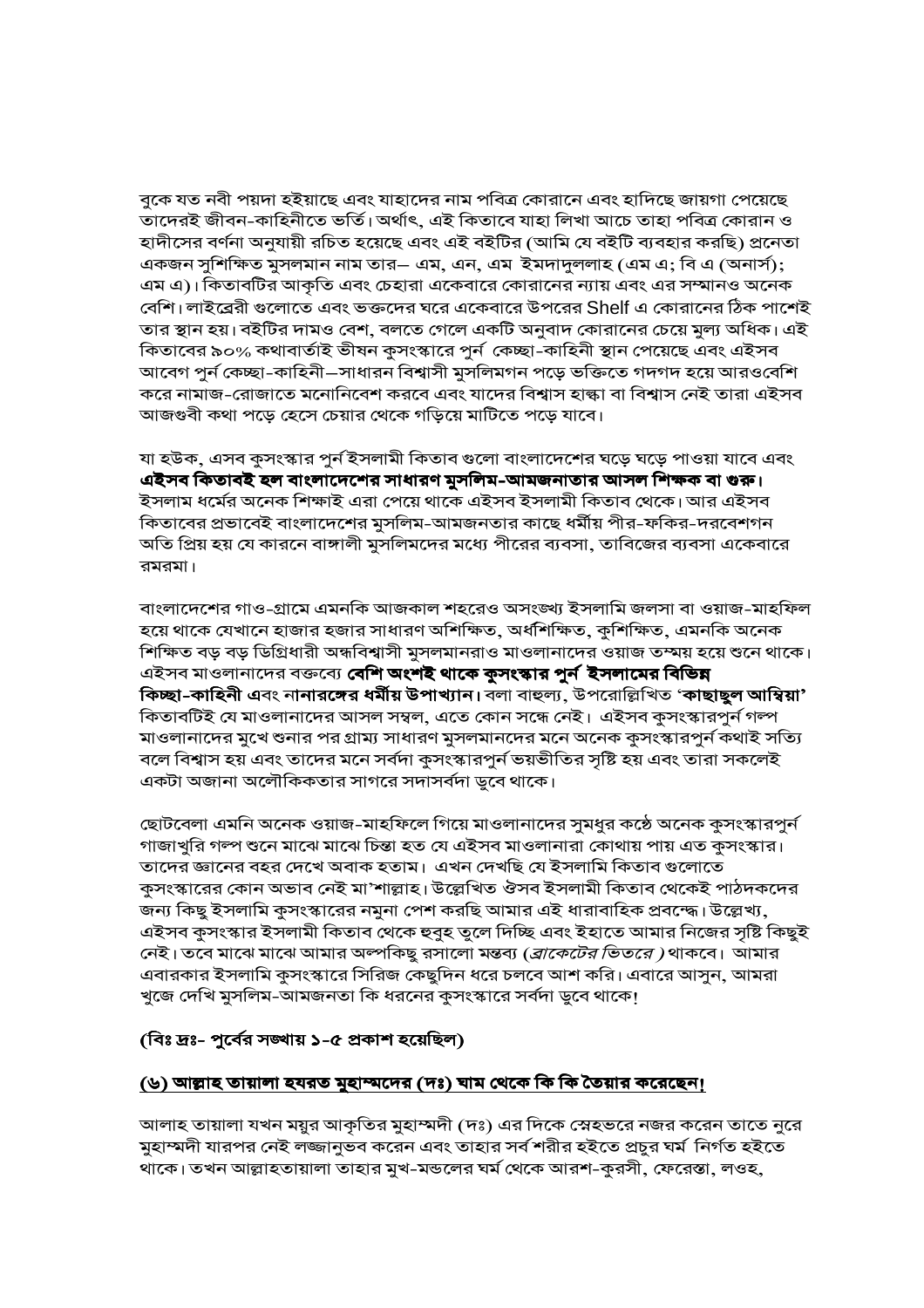কলম, চন্দ্র, সুর্য, গ্রহ, নক্ষত্র, আসমান-যমিন এবং সমুদয় রাসুল, আম্বিয়া, আউলিয়া, ছালেহীন, সিদ্দিকীন, নেককার খানায়ে কা'বা শরিফ এবং দুনিয়ার সমুদয় মসজিদের মৃত্তিকা তৈরী করেন। তারপর আল্লাহ তায়ালা ময়ুররূপি মুহাম্মদী নুরকে বলেন 'হে আমার পেয়ারের দোস্ত' তুমি তোমার প্রিয় দোস্তদের দিকে নজর কর। তখন, মুহাম্মদী নুর তার সামনে-পিছনে, ডাইনে, বামে চারিটি অতি উজ্জল নুর অবলোকন করেন। এই নুর চতুষ্টয় হল হযরত রসুলে করিম (দঃ) এর পার্থিব জীবনের প্রিয় সহচর যথা হযরত আবুবকর (রাঃ), হযরত ওমর (রাঃ), হযরত ওসমান (রাঃ), এবং হযরত আলী (রাঃ)। এই চারটি উজ্জল নুর নুরে মুহাম্মদী (দঃ) এর সহিত একই সাথে সত্ত্বর হাজার বৎসর ধরে আল্লাহ তায়ালার গুনকির্তন করতে থকেন। অতপর আল্লাহ মুহাম্মদী নুর থেকে সমস্ত নবীর রূহ সৃষ্টি করিয়া তাহাদের সকলের দ্বারা আখেরী নবীর কলেমা শরীফ–**'লা-ইলাহা ইল্লাল্লাহু মুহাম্মাদুর রাসুলুল্লাহ'** পাঠ করাইলেন।

# (৭) মু<u>হাম্মদী নুর দর্শন থেকে কি ভাবে দুনিয়ার সকলের ভাগ্য নির্দারিত হইল।</u>

আল্লাহ তায়ালা ময়ুররূপি মুহাম্মদী (দঃ) নুরকে অবিকল দুনিয়াবীরূপে পরিনত করিয়া তাকে একটি স্বচ্ছ লাল বর্ণের আকীক পাথরের লন্ঠনের ভিতর রেখে দিলেন এবং 'লওহে মাহফুজে' রাখা সকল রূহকে নির্দেশ দিলেন আল্লাহর প্রিয় হাবিবের দিকে দৃষ্টিপাত করতে। আল্লাহর আদেশে কিছু সংখক রূহ ছাড়া সমস্ত রূহই লষ্ঠনে রাখা শেষ নবীর আকৃতির দিকে দৃষ্টিপাত করিল; কিন্তু সকল রূহ শেষ নবীর সর্বাঙ্গ দেখিতে পাইল না। একেক জন নবীর কেবল একটি অঙ্গ দেখিতে পাইল।

এখন দেখা যাক মুহাম্মদী (দঃ) নুরের কে কি দেখিল! যে রূহগন মস্তক দেখিল তাহারা সকলে দুনিয়াতে শাসক বা বাদশাহ হইল (*আলেক জান্ডার দ্যা গ্রেট, চেঙ্গিশ খান, হিটলার, প্রেসিডেন্ট বুশ এরা নিশ্চয়ই মুহাম্মাদী নুরের মস্তস্ক দেখিয়াছিল*)। যেসব রূহগন ললাট দেখিল তাহারা ন্যায় বিচারক, যারা চক্ষের ভ্রূ দেখিল তারা চিত্রকর, যারা চক্ষুদ্বয় দেখিল তারা হাফেজে কোরান (রাজাকার সাঈদী গং, আল-কায়েদা এবং তালেবানগন নিশ্চয় চোঁখ দেখিয়াছিল) হইল, যারা গন্ডদ্বয় দেখিল তারা জ্ঞানী ও দাতা হইল, যে রূহগন চক্ষুর মনি দেখিল তারা আতর ব্যবসায়ী এবং চিকিৎসক হইল, যারা দন্ত দেখিল তারা ধৈর্যশীল হইল, যারা মুখমন্ডল দেখিল তারা শক্তিমান বীর পুরূষ হইল, যে ব্যক্তি জিব্বা দেখিল তারা বাদশা-খলিফাদের দুত হইল, যারা হলকুম দেখিল তারা মুয়াজ্জিন কিংবা বক্তা হইল, যারা গরদান দেখিল তারা ব্যবসায়ী, যারা উভয় বাহু দেখিল তারা তরবারি ও বন্দ্ধুক ধারী যোদ্ধা হইল, যারা সুধু ডান হাত দেখিল তারা ঘাতক বা জল্লাদ হইল, যারা হাটু দেখিল তারা পাক্কা নামাজী হইল, **এবং এভাবে সবকিছু দেখা** শেষে যখন একদল রূহগন মুহাম্মাদী নুরের কিছুই দেখিতে পাইল না তারা সবাই ইহুদী এবং নাছারা বনে গেল। আর যারা মুহাম্মদী (দঃ) নুরকে মোটেই দেখিতে চাইলনা তারা সকলে কাফের-মুশরেক বনে গেল।

# <u>(৮) আল্লাহ কি ভাবে পানি এবং সপ্ত ধাতু তৈরী করিয়াছেন!</u>

আল্লাহ তায়ালা পরয়ারদিগার স্বীয় কুদরতে একটি ইয়াকুতের দানা সৃষ্টি করলেন এবং তার দিকে আল্লাহর কুদরতি নজর দিলে ইয়াকুতের দানা ভয়ে একেবারে গলিয়া পানির সৃষ্টি হইল। অতপর আল্লাহ হাওয়া সৃষ্টি করে চতুরদিকে পাঠিয়ে আদেশ করিলেন বেগে প্রবাহিত হয়ে পানিতে ফেনার সৃষ্টি করতে। বাতাস তার কাজ করে পানিতে প্রচুর ফেনার সৃষ্টি করল। তারপর সেই ফেনাসমুহের পরস্পর সংঘর্ষনের ফলে আগুনের সৃষ্টি হইল এবং আগুন থেকে ধুয়ার সৃষ্টি হইল। আল্লাহ তখন সেই ধুয়াকে সাতভাগে ভাগ করলেন। উহার প্রথম ভাগ পানির আকারেই রহিল, দ্বিতীয়ভাগ দিয়ে তামার সৃষ্টি হল, তৃতীয়ভাগ দিয়ে লৌহ সৃষ্টি হল, চতুর্থভাগ, রৌপ্য, পঞ্চম ভাগ স্বর্ন, ষষ্ঠভাগ মারওয়াবিদ প্রভৃতি মুল্যবান প্রস্তর, এবং সপ্তম্ভাগ দিয়ে ইয়াকুত তৈরী হল। *(এই গাজাখুরী*